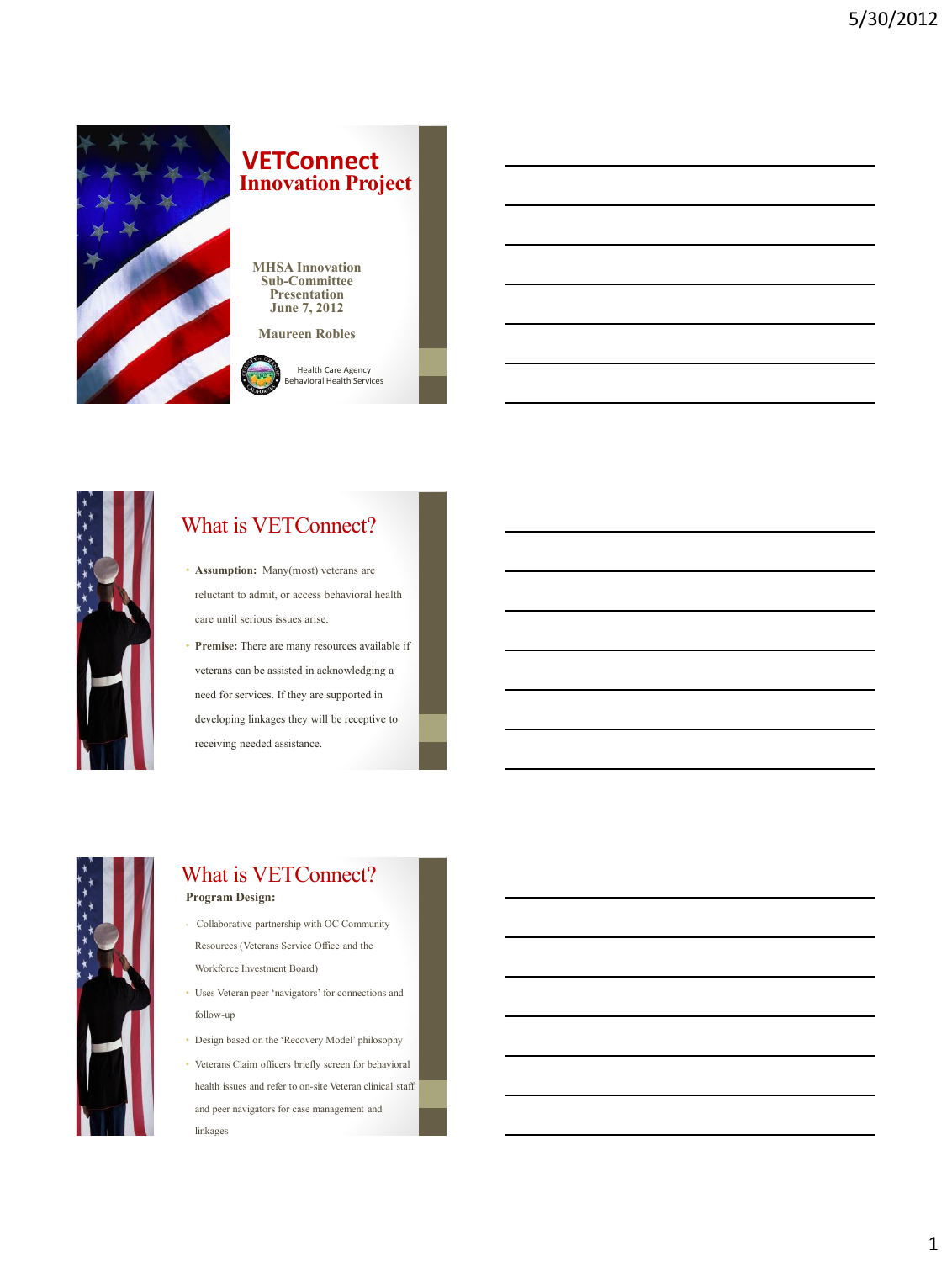

## What is VETConnect?

- Case Management
- Assistance with locating housing
- Job skill enhancement and training
- Job Search
- Employment coaching
- Linkages to medical and behavioral health care
- Supportive Assistance



### Three Phases  **First Phase:**

- Transition program started Feb 2011 with one clinician
- Nov 2011 hired first 2 peer veteran navigators and 1 peer veteran volunteer
- Feb 2012 two peer navigators located full time employment
- May 2012: one peer and 2.5 clinicians on staff
- July 1, 2012 all staff(contracted and direct); all procedures for supportitive assistance will be in place for 'official start' of program.



# Three Phases

#### **Second Phase:**

• Late 2012 : Outreach to all of Orange County by peer navigators; development of social media, website and use of Network of Care/Veterans for resource posting

### **Third Phase :**

• Transition to on-going operational model; data evaluation; Private-Public partnerships for long-term program continuation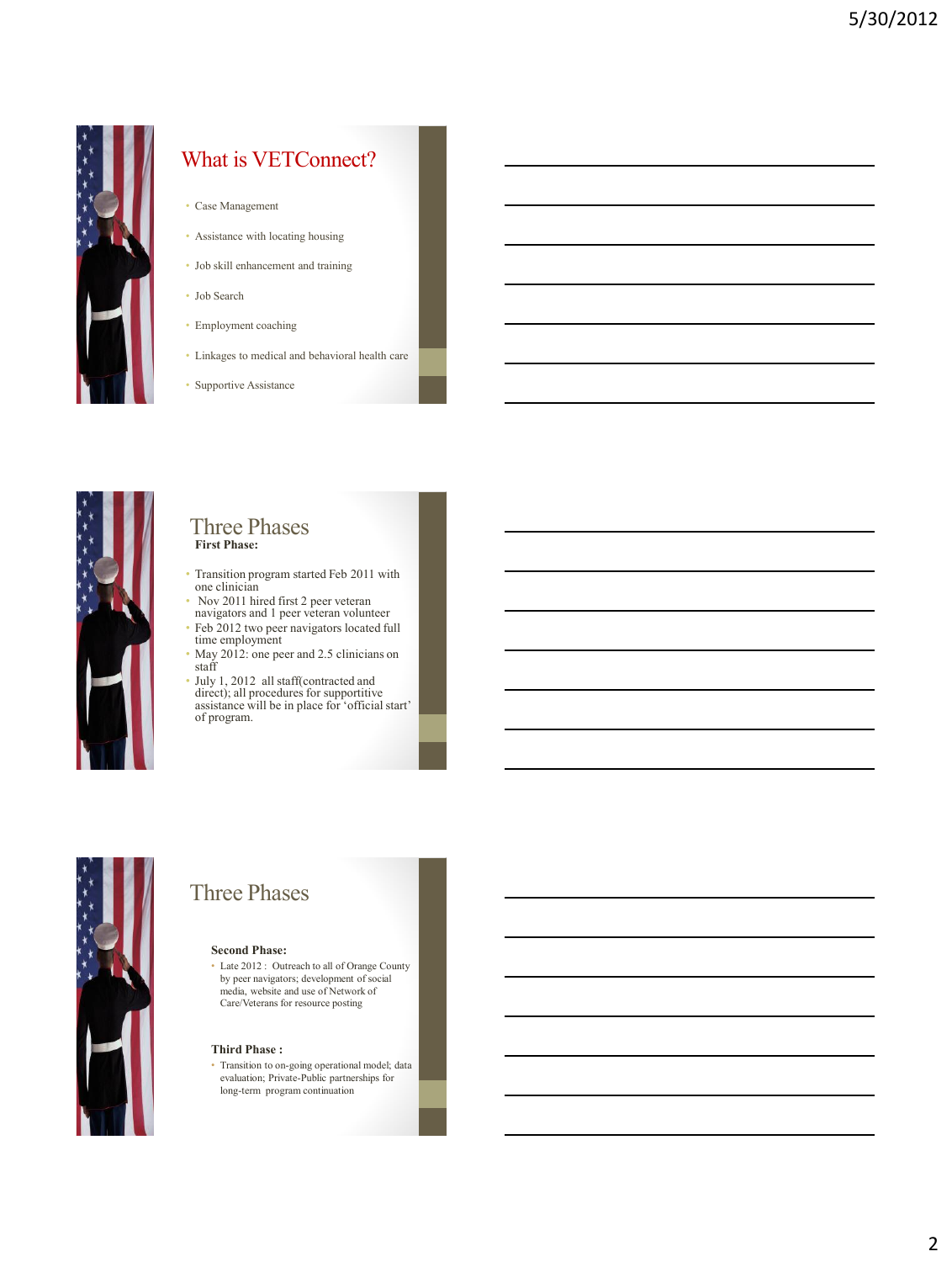# Barriers to service

- Mental Health Stigma and Military Mind Set
- Lack of 'self-insight'
- Unable to overcome barriers of mental health or substance use

 Anger Lethargic Depression Poor memory Jail Hopelessness 'Not-Worthy' Pride/embarrassed



## Barriers to service

- Barriers to access services due to
	- transportation
	- homeless
	- no phone, computer
- Lack of knowledge of available resources
- Unable to keep appointments
- Lack of support

## 'Kick-Off'

**April 12 2012 All Staff orientation 'Kick-Off VETConnect Staff:**  Veterans claim officers; VSO office staff; Workforce Investment Board staff Behavioral Health Veterans Services Staff—Clinicians and Veteran Peers Coastline Community College Staff OCCR/OCCS Management Staff HCA/BHS Management Staff \* RDA

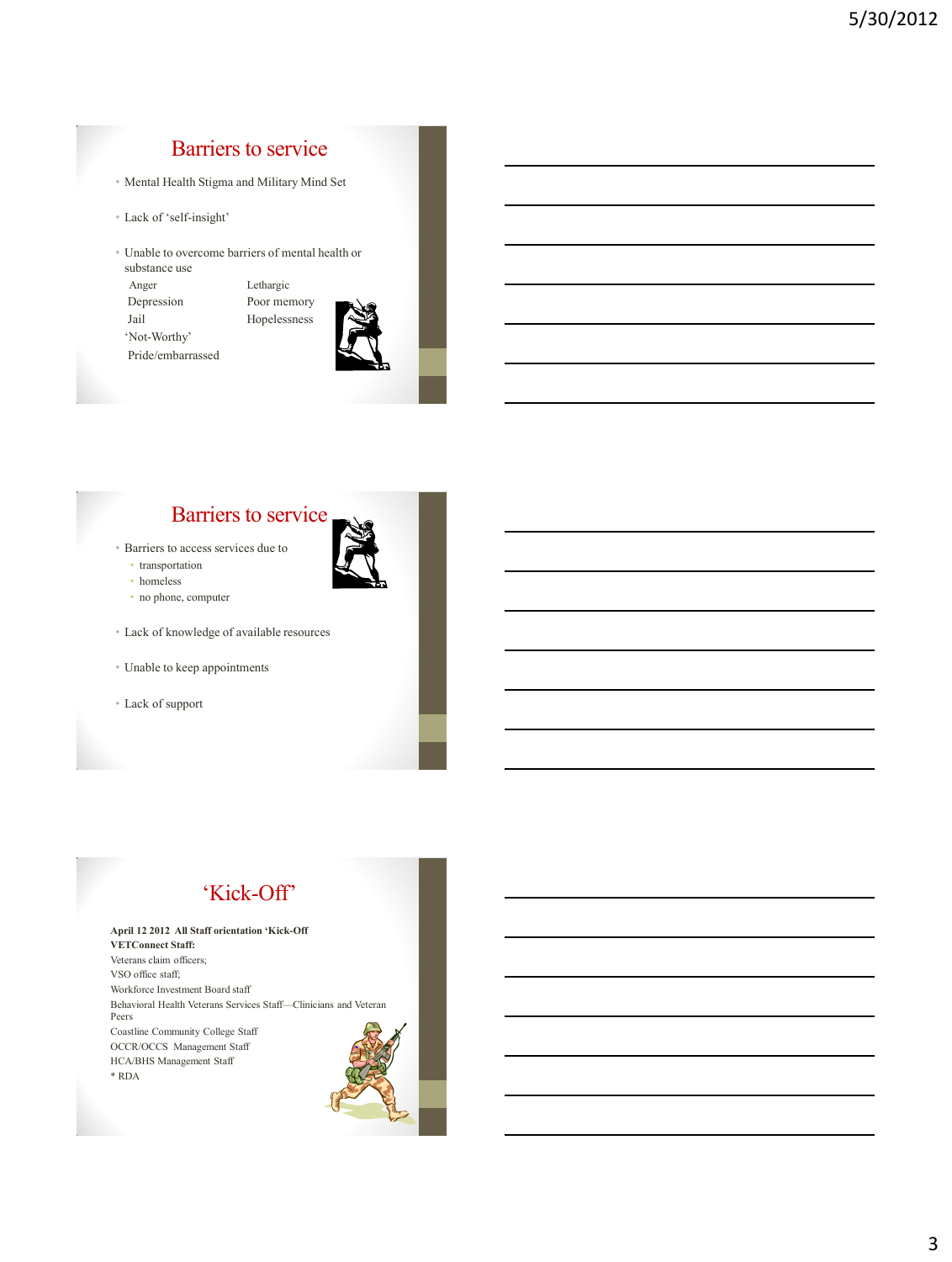## DATA COLLECTION

#### **Assessment Tools**

- Veterans Claims Officer screening tool
- Intake questionnaire
- Bio-psychological assessment;
- SBIRT; PHQ-9, PCLM, and WHOQOL-26

### **Satisfaction Surveys**

- Customized Participant Satisfaction Survey
- Customized Peer Mentor Satisfaction Survey
- Customized Staff Satisfaction Survey

### DATA COLLECTION

#### **Other Data**

- Referral and Linkage Records
- Demographic Data
- Referral Sources Report
- Types of services: informational/consult; case management; outreach; trainings

## **Challenges**



**Complex program with many players:**

Veterans claim officers; VSO office staff; Workforce Investment Board staff Behavioral Health Veterans Services Staff—Clinicians and Veteran Peers Coastline Community College Staff OCCR/OCCS Management Staff HCA/BHS Management Staff \* RDA

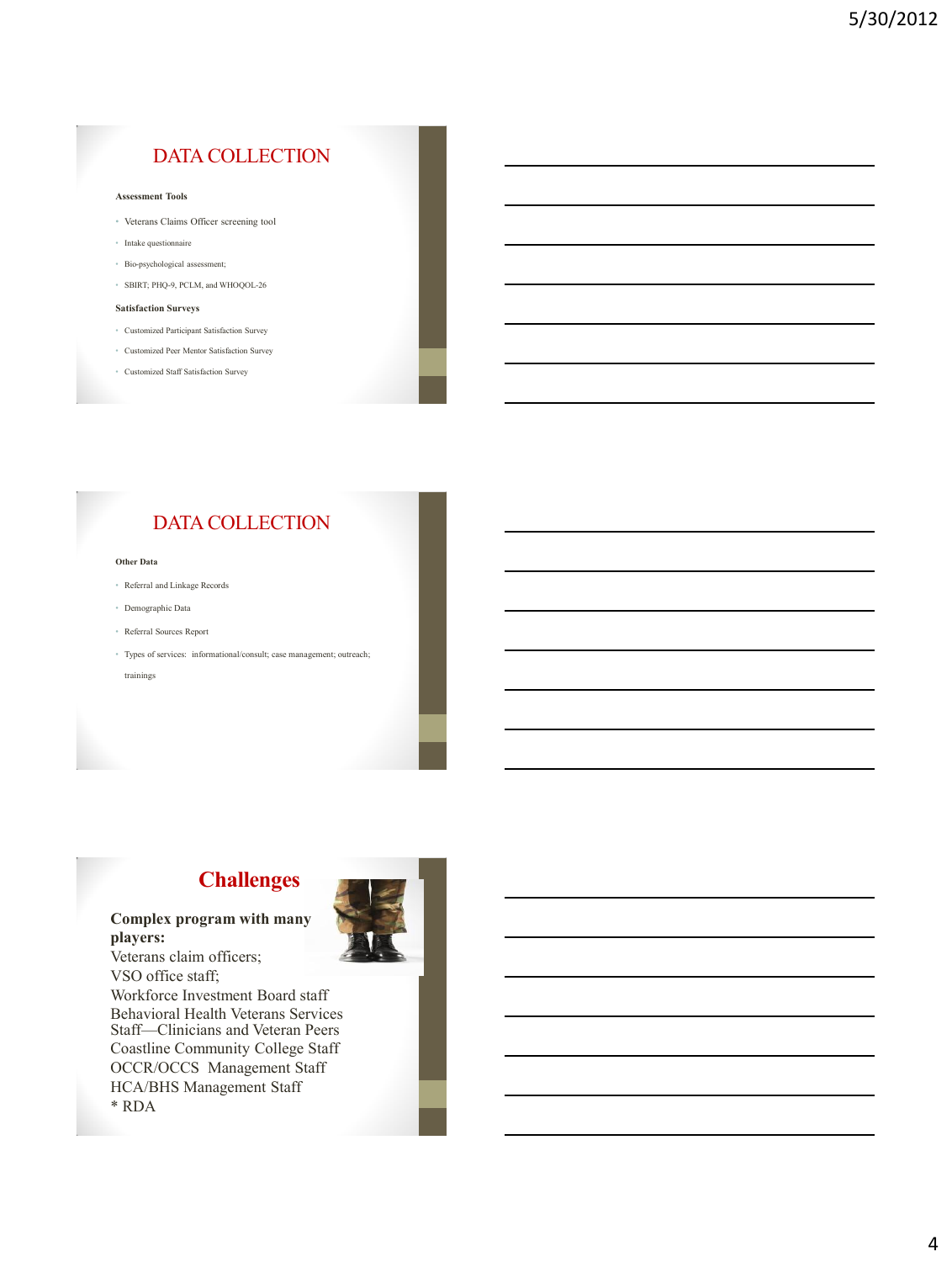# **Challenges**



•Communication routes

•Most staff are not familiar with Behavioral health approaches and methods

•Coordination between agencies

•Need for continuous training in behavioral health veterans resources and issues

### Assets

- Peer Navigators who are veterans and can relate personally with participants.
- Partnerships with VSO and Workforce Investment Board have increased breadth of services.
- Professional, knowledgeable , committed and passionate staff.



### Assets

- Management of all agencies in agreement with goals
- Plans for continuous behavioral health training
- Tremendous support from HCA and MHSA Steering committee
- Support from Board of Supervisors; community and veterans resources